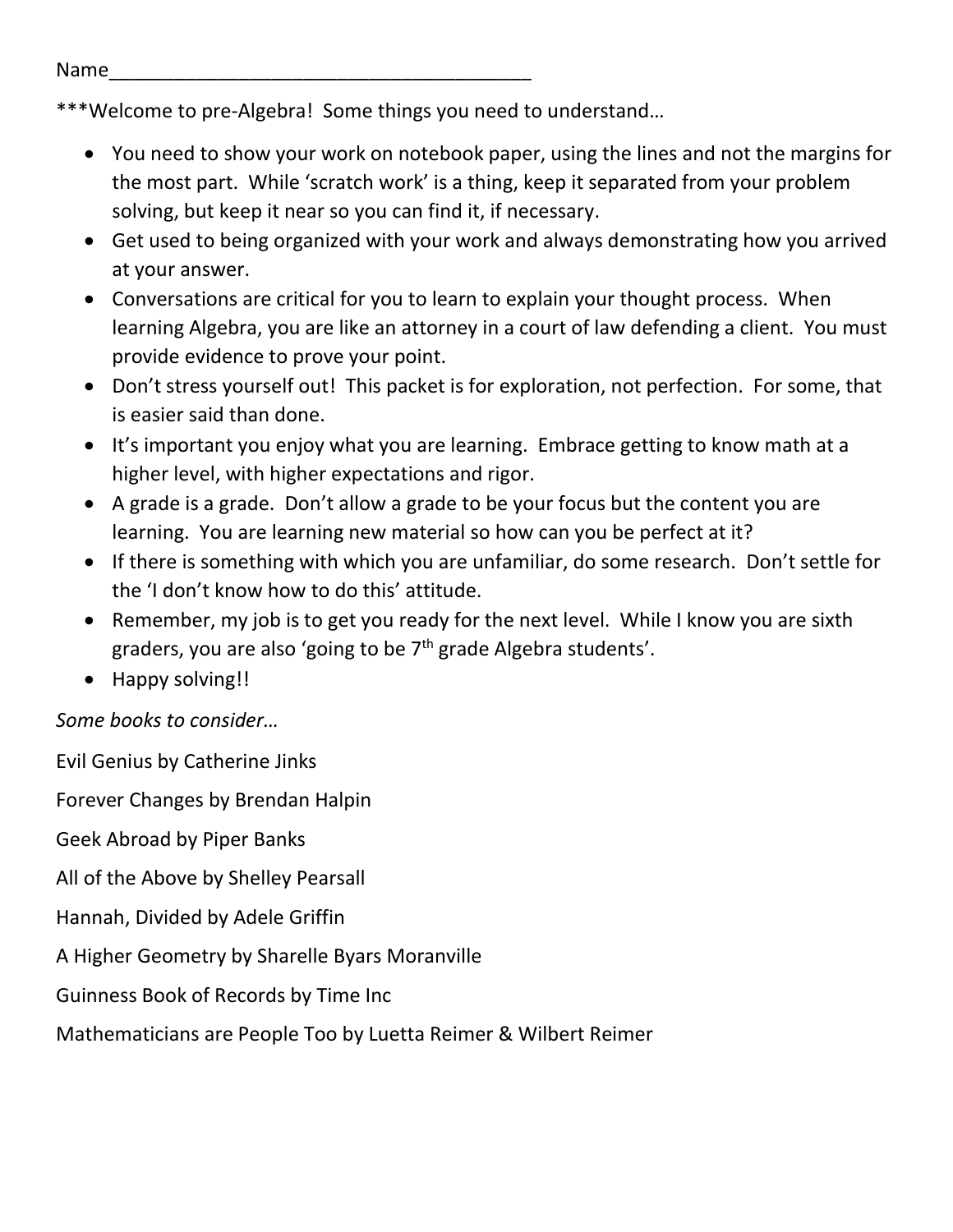1) Here is a Venn diagram that represents sets U, S and E. Write down the elements of each set



2.) Now, complete the Venn Diagram using all the multiples of 3 (A) and multiples of 4 (B) using the natural numbers 1-30.



What do the numbers where the regions overlap represent? What do the numbers outside the regions but in the box represent?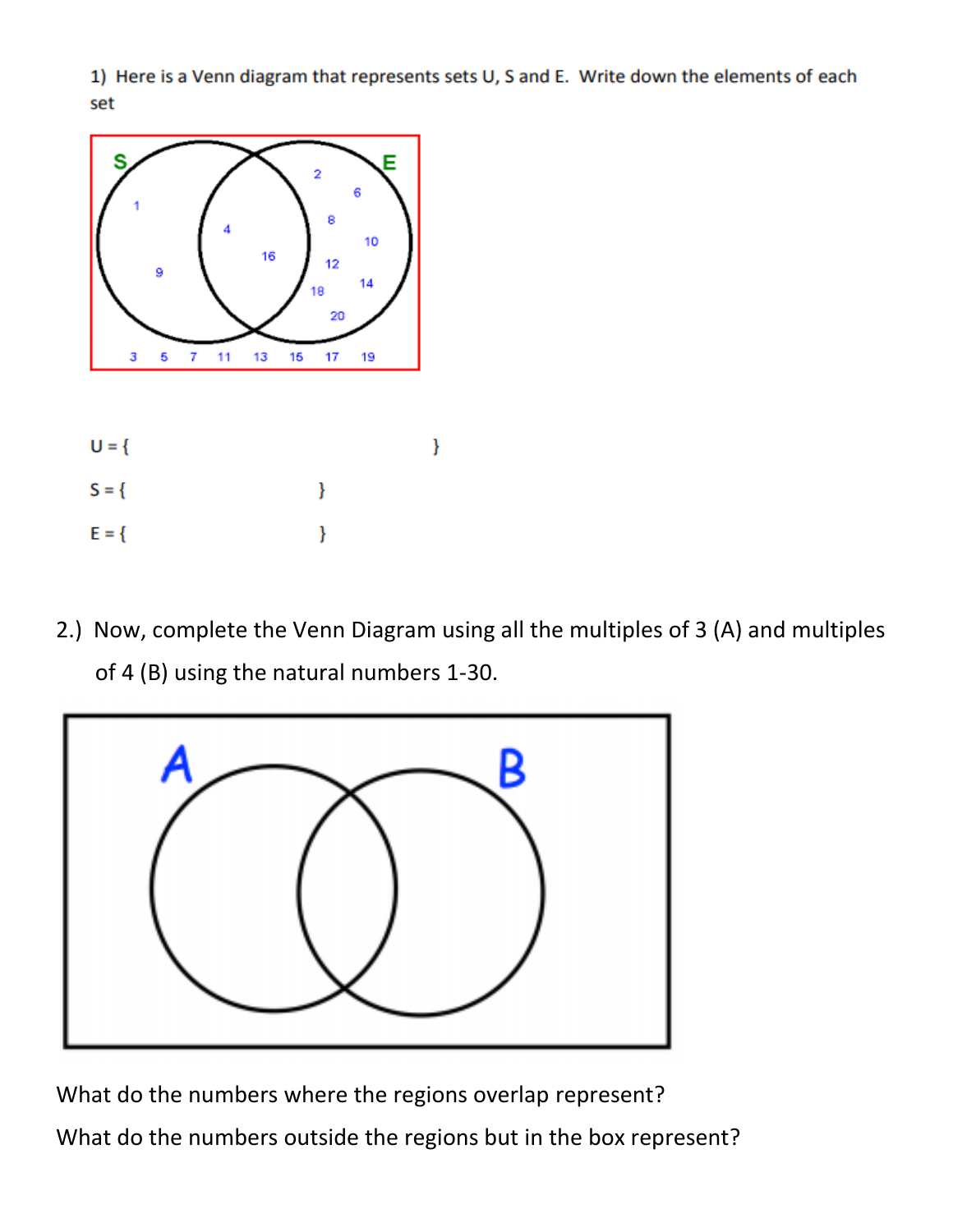- 3.) Calculate how to find 8 % of 40.
- 4.) What percent of 60 is 20?
- 5.) 15 is 20 % of what number?
- 6.) Create a factor tree for the following numbers. Write their prime factorization using exponents. \*Watch a video to learn how

108 72

- 7.) David wrote down his favorite numbers in a list:
- 1, 2, 9, 13, 17, 20, 24, 27, 29, 30, 33, 36, 39, 43, 45, 47, 49, 51
	- a. What are the prime numbers in the list?
	- b. What are the composite numbers in the list?
	- c. What are the odd numbers in the list?
	- d. What are the perfect squares?
- 8.) There are 43 girls and 25 boys in the Cardinal Newman Choir.
	- a. Write the ratio of boys to girls.
	- b. Is the ratio a part-to-part or part-to-whole relationship? Why?
	- c. Write the ratio to girls to the total number of students.
	- d. Which is greater, the ratio of girls to the total or boys to the total? Explain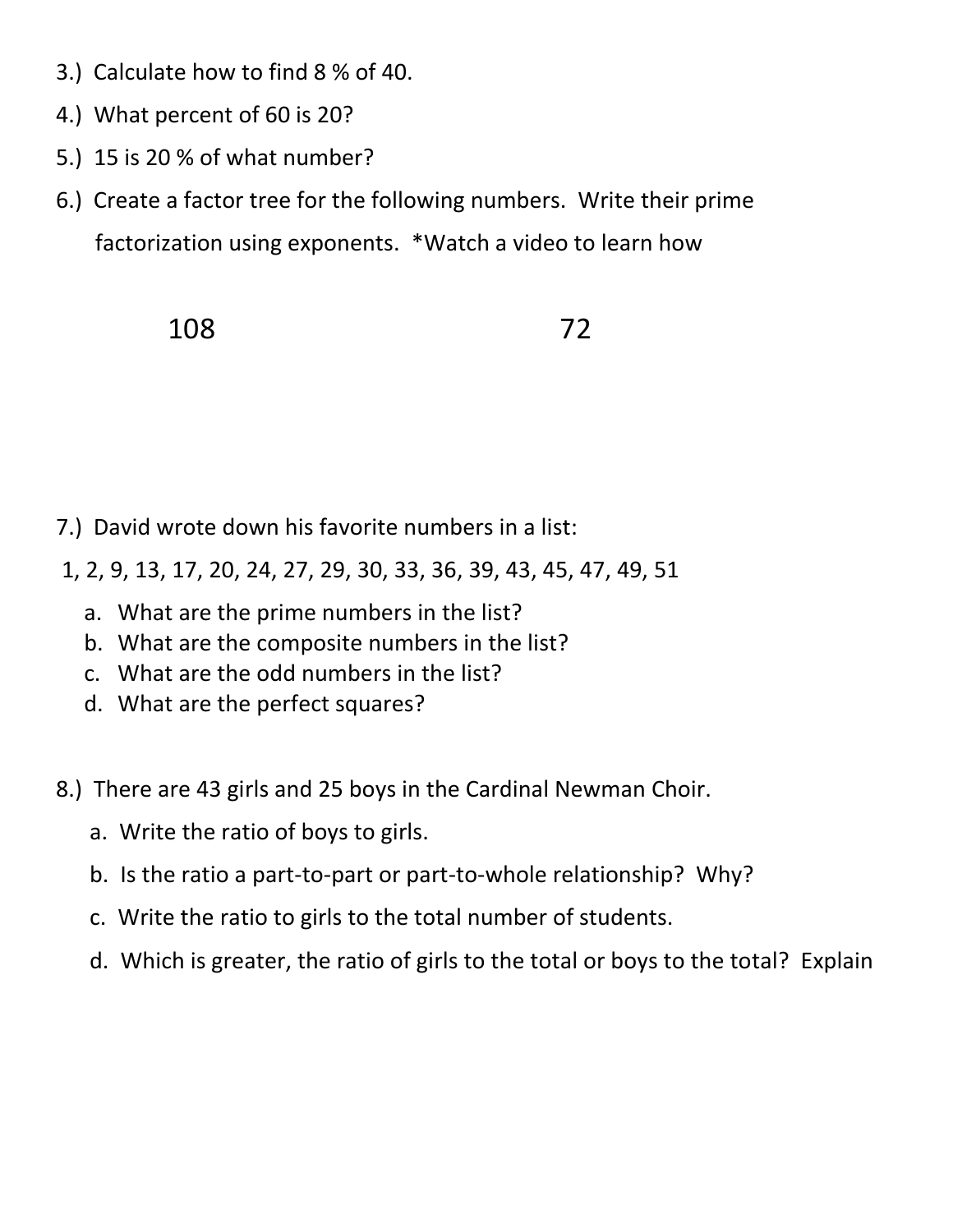Is the number to the left of each row divisible by the number at the top of each column? Check the boxes.

|         | 2 | 3 | 4 | 5 | 6 | 7 | 8 | 9 | 10 |
|---------|---|---|---|---|---|---|---|---|----|
| 995,568 |   |   |   |   |   |   |   |   |    |
| 477     |   |   |   |   |   |   |   |   |    |
| 2,583   |   |   |   |   |   |   |   |   |    |
| 70,688  |   |   |   |   |   |   |   |   |    |
| 305,841 |   |   |   |   |   |   |   |   |    |
| 735     |   |   |   |   |   |   |   |   |    |
| 6,696   |   |   |   |   |   |   |   |   |    |
| 831,170 |   |   |   |   |   |   |   |   |    |

10.)

| Jobs                         | # of Students |
|------------------------------|---------------|
| <b>Online Game Designer</b>  | 84            |
| <b>Movie Director</b>        | 92            |
| <b>Professional Musician</b> | 124           |
| <b>Professional Athlete</b>  | 100           |

TOTAL

The sixth-grade class was asked the question, "What job would you like the best?" The results are shown in the table. What percent of the sixth-grade class, to the nearest whole percent, said that they would like to be a movie director?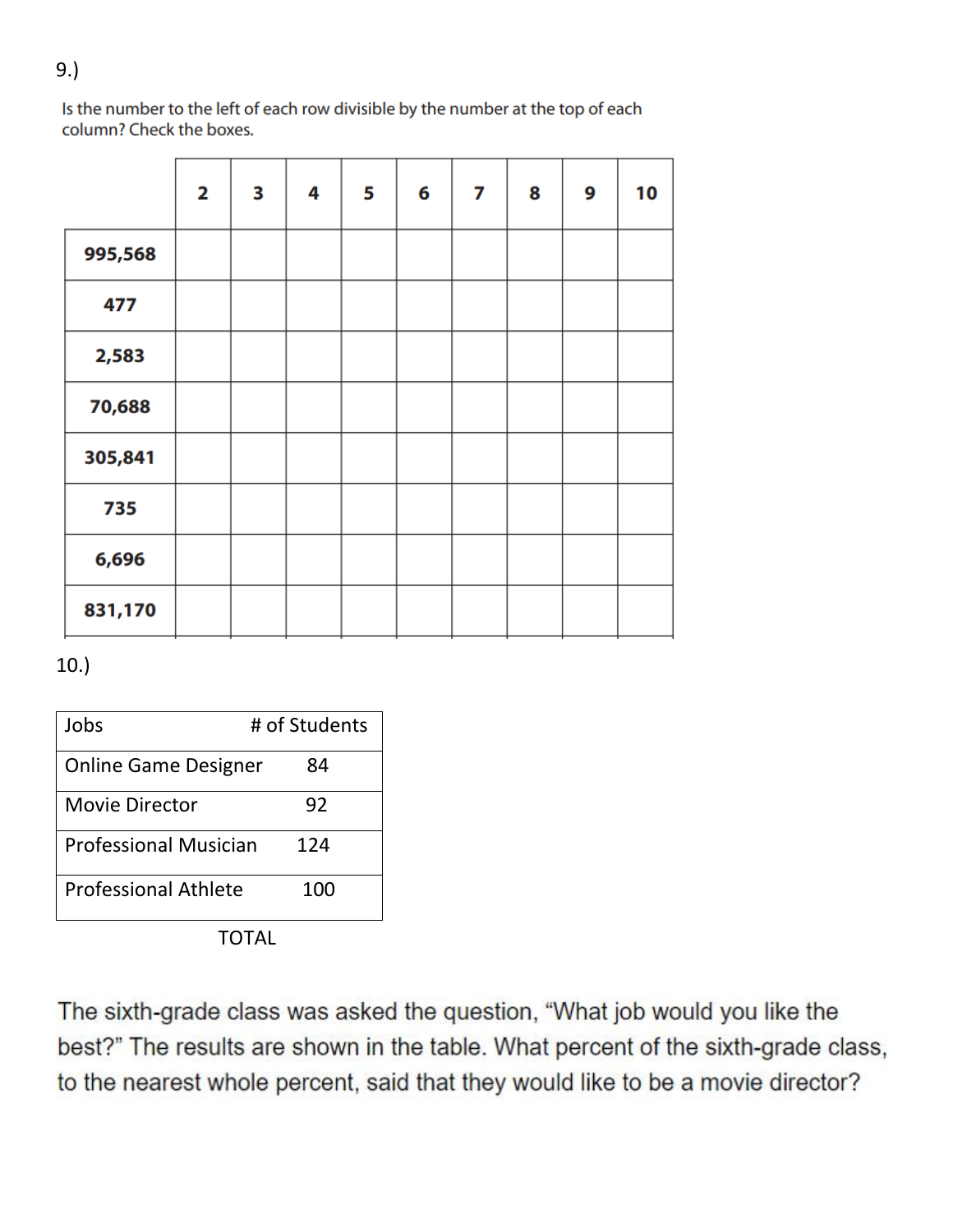11.) Trader Joe's sells three different size bags of pistachios. The big bag is 20 ounces and costs \$8.00. The medium bag is 16 ounces and costs \$7.20. The small bag is 12 ounces and costs \$6.00.

a. What is the cost per ounce for each bag?

b. What size is the best buy? Explain your reasoning.

12.) Courtney burns 180 calories per 30 minutes of hiking. Complete the table to chart her calorie expenditure for different amounts of time.

| Time<br>(min)   | 30  | 10 | ت | 20 | フロ<br>ر . | 45 |
|-----------------|-----|----|---|----|-----------|----|
| <b>Calories</b> | 180 |    |   |    |           |    |
| burned          |     |    |   |    |           |    |

How many calories will Courtney burn if she hikes for 1 hour?

How many minutes would she have to hike to burn 240 calories?

How many calories can she burn if she hikes for 105 minutes?

Plot the table of values on the graph.

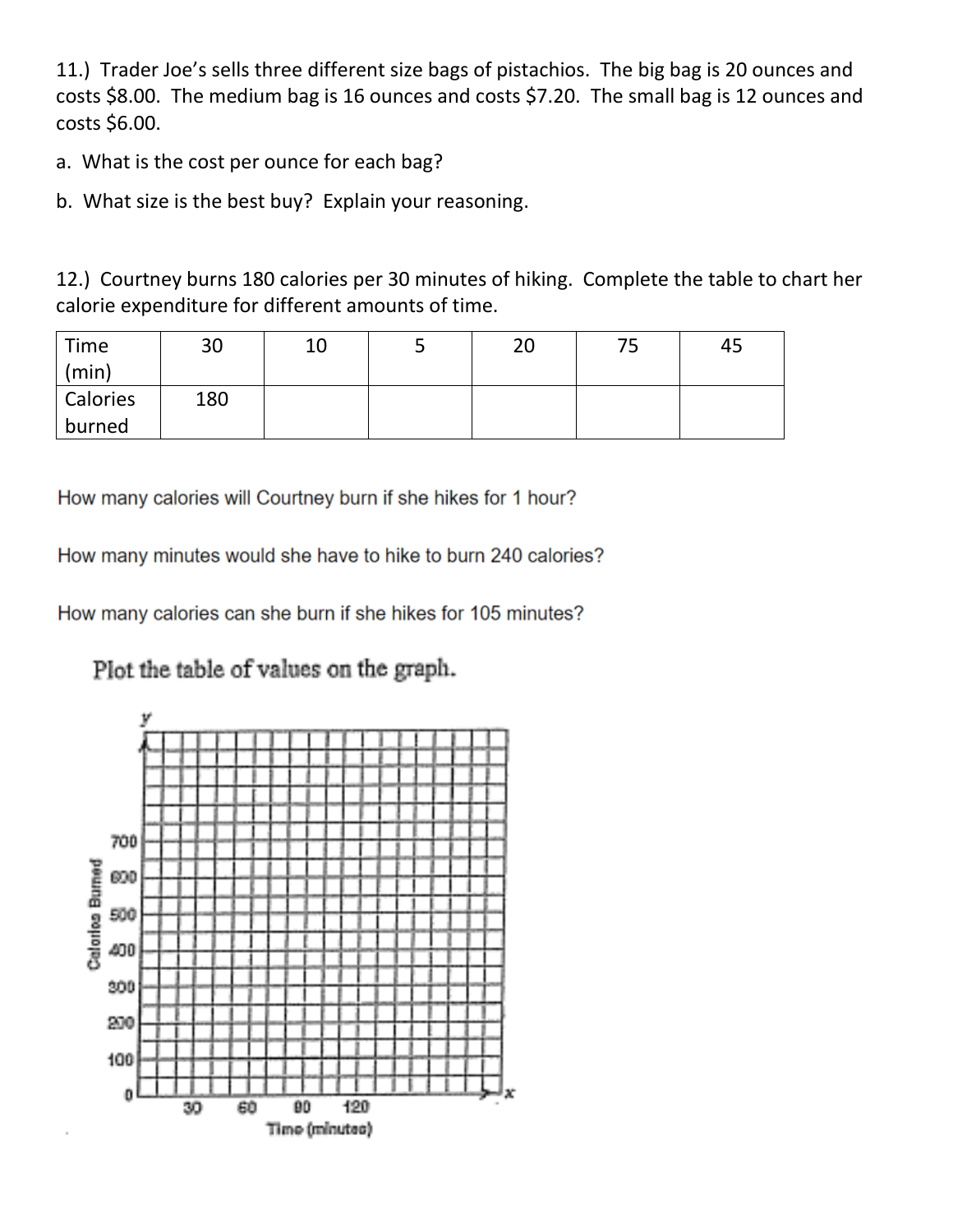13.) Write the next three terms of the sequences.

53, 46, 39, \_\_\_\_, \_\_\_, \_\_\_, \_\_\_

- $-1, 2, 8, 11, \underline{\hspace{1cm}} \underline{\hspace{1cm}}$
- 14.) Determine the least common multiple for each pair of numbers.
	- 54 and 72 60 and 9
- 15.) Calculate the area and perimeter.



6 in.

16.) Given the area of 96 cm<sup>2</sup>, calculate the missing side and the perimeter of the

rectangle. *X*



17.) Place an inequality  $\langle \langle , \rangle = \rangle$  in the spaces to make the statements true.

4  $\frac{4}{5}$   $\frac{7}{15}$  $\frac{7}{15}$  - 8.9 \_\_ |−9|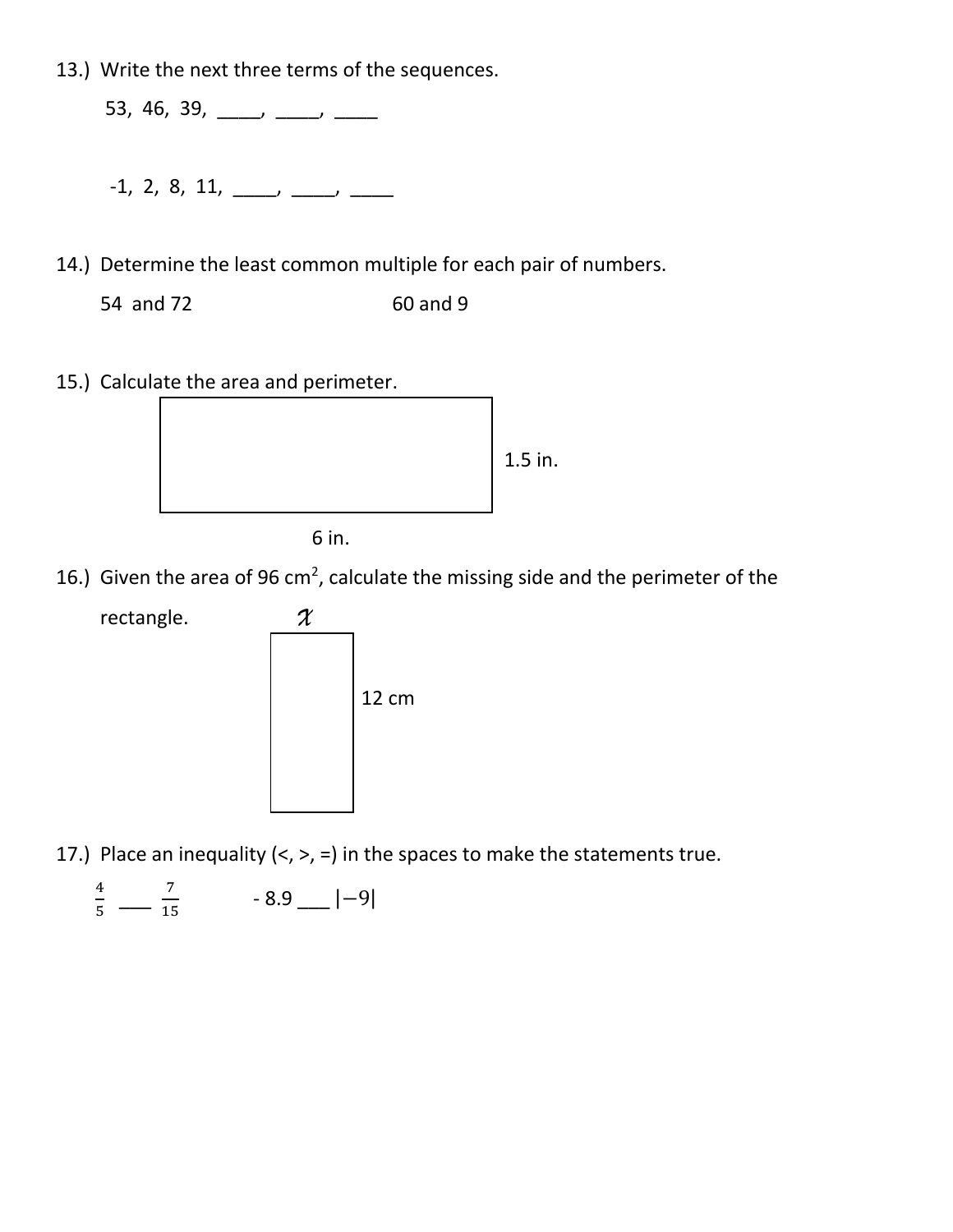18.) The stem-leaf plot shows the test scores students received on the mid-term exam for Mr. Bailey's sixth grade science class.

a. Create a key  $5|022$ b. Write 2 statements of facts about the data  $6|55558$ represented. $714788$ 0 0 2 3 4 4 4 9 8  $93588$  $1010$ 

19.) Scale up or scale down to find the missing measurement.

a.  $\frac{42 \text{ miles}}{1 \text{ gallon}} = \frac{? \text{ miles}}{8 \text{ gallon}}$   $\frac{$127.50}{15 \text{ hours of work}} = \frac{?}{1 \text{ hour of}}$ **1** hour of work

20.) Sort the following numbers into the appropriate set.

**-** 17, 1.7, 7,  $\frac{1}{2}$ , **-** 200, 9.9, 5 $\frac{5}{6}$  $\frac{3}{6}$ , - 1, 41

Not Integers Megative Integers Positive Integers

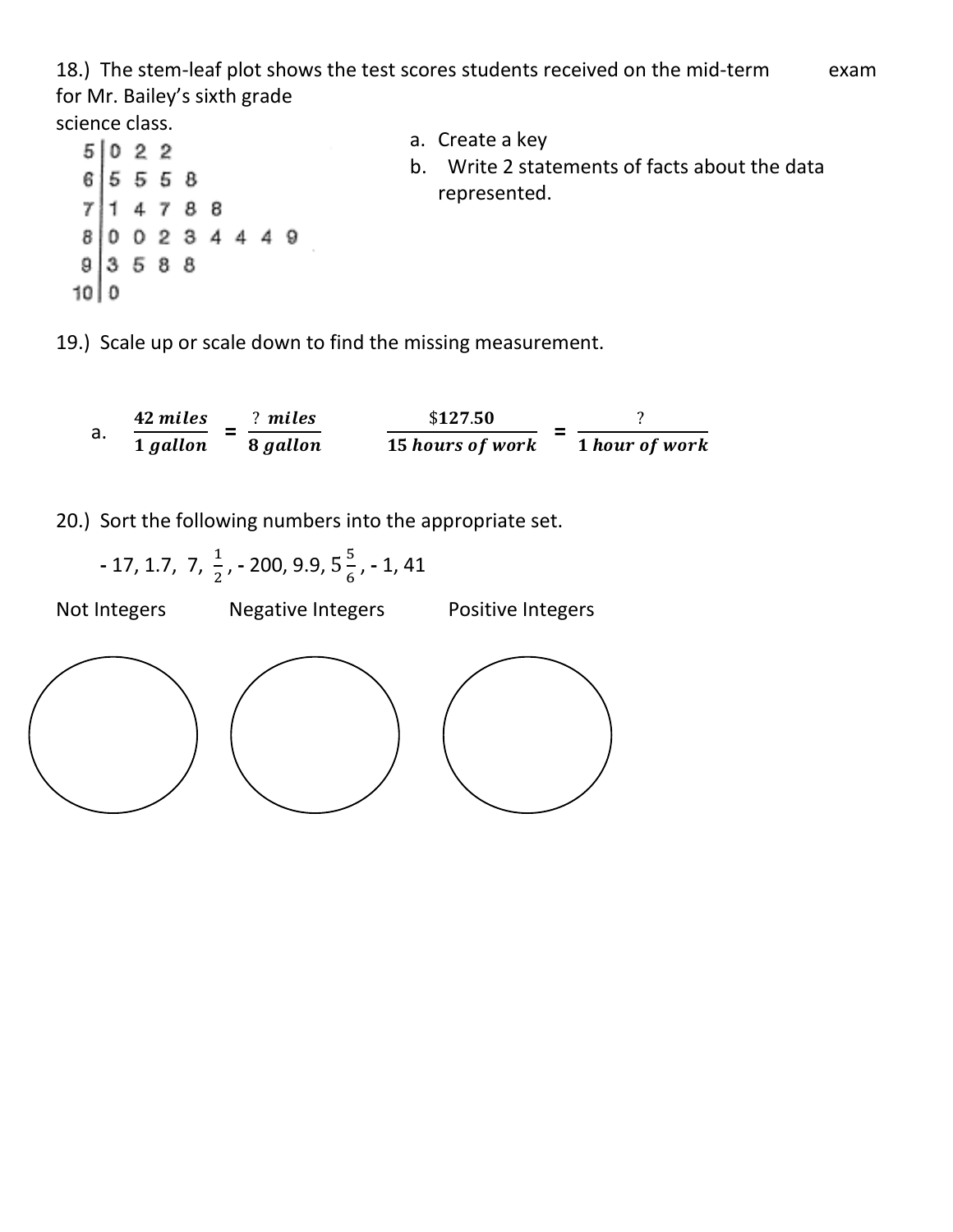21.) The frequency table shows the ages of the people who attended the Clark Family Reunion. Use the data to create a histogram, including all labels.

| Age      | Frequency |
|----------|-----------|
| $0 - 14$ | 9         |
| 15-29    | 17        |
| 30-44    | 14        |
| 45-59    | 14        |
| 60-74    | 12        |
| 75-89    | 3         |
| 90-104   | 1         |

22.) Solve using the Order of Operations HINT: Underline and rewrite

 $6 + 4 \cdot 7 - (10 - 9)$ 

- $3 + 5^3 \cdot 8$
- $10 + 8 \cdot (3 + 4)^3$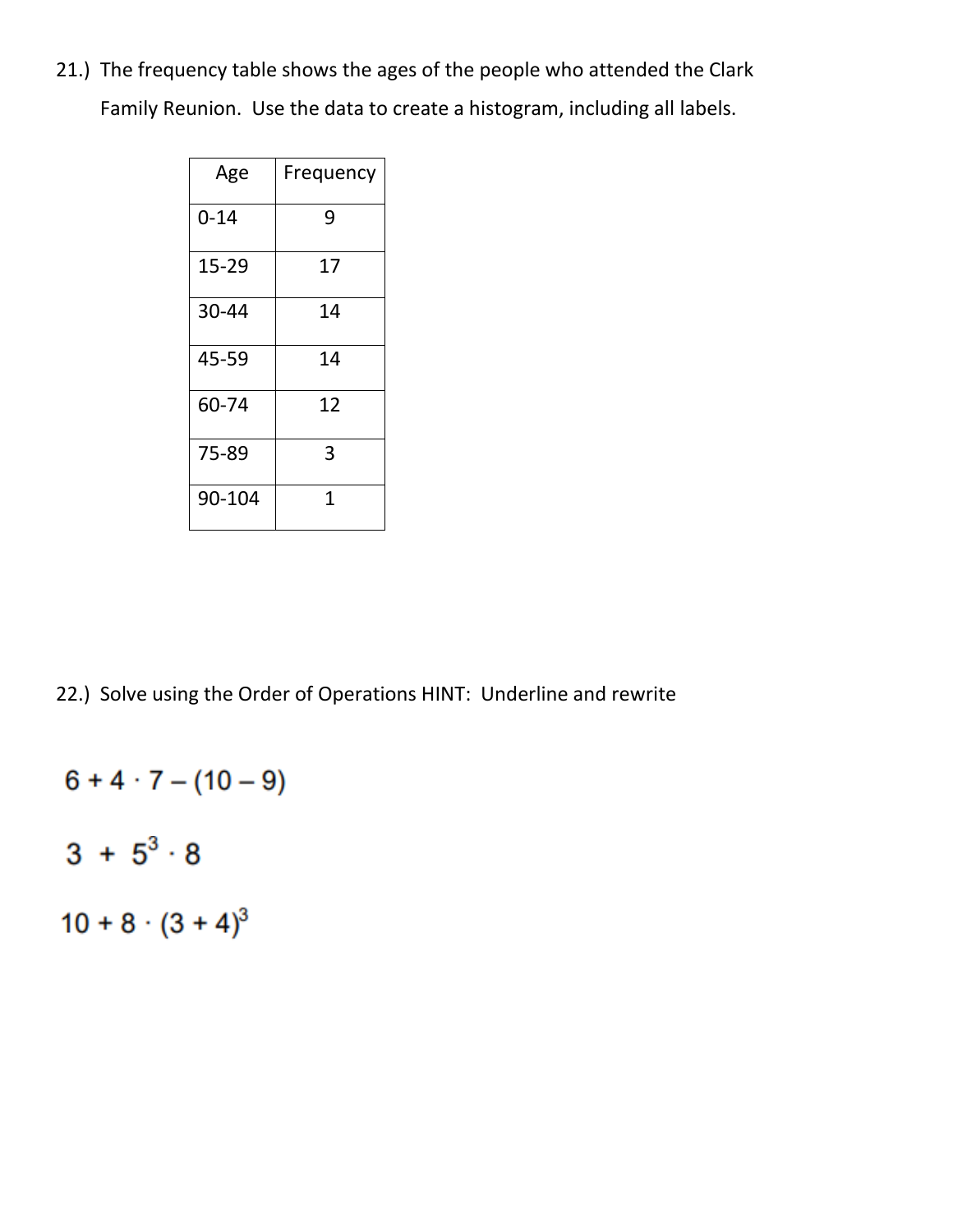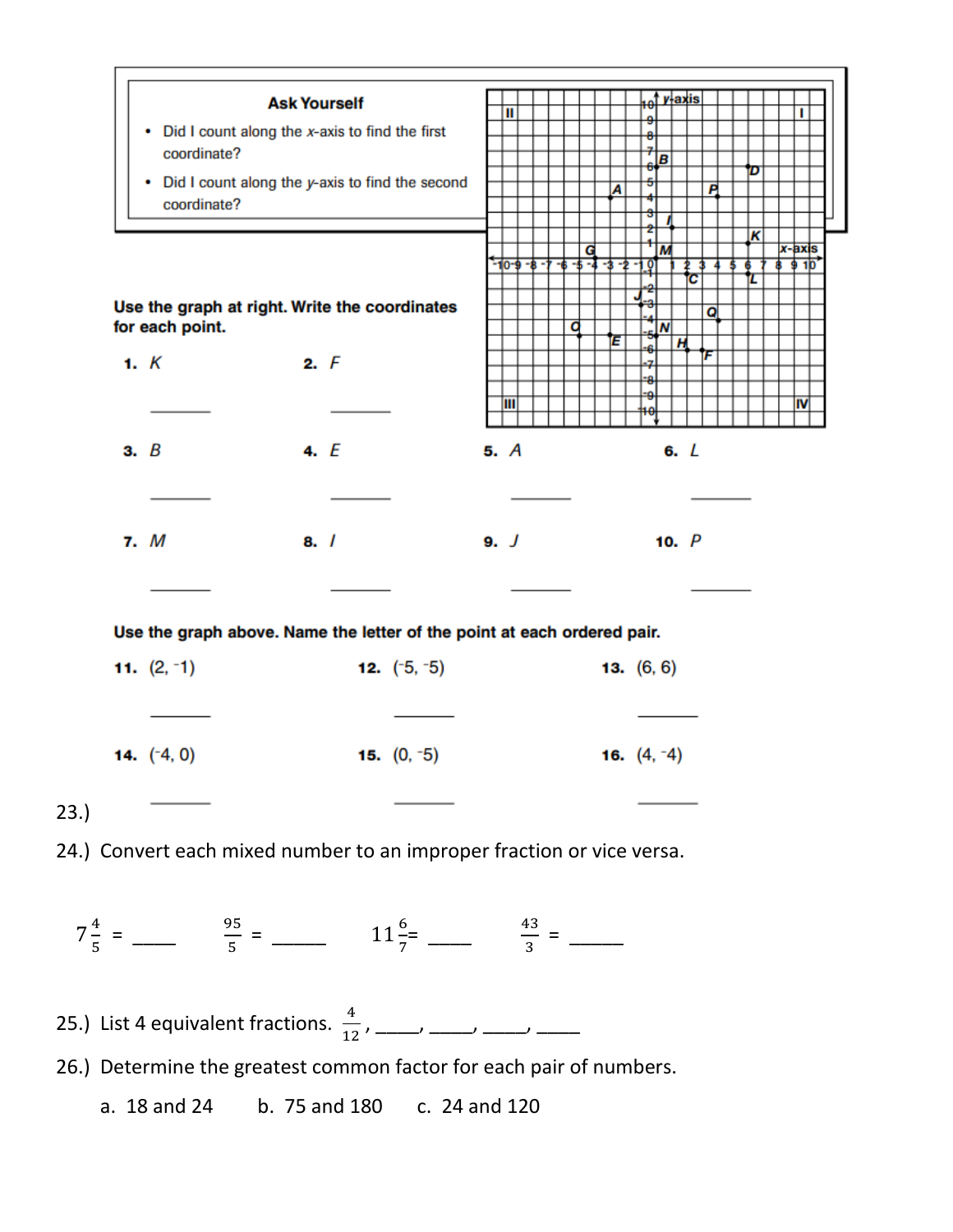- 27.) Solve for the unknown variable.
	- y *=* 29.3 + 46.92 28  $\frac{28}{x}$  = 8.75 16 *w* = 60.8
- 28.) Name the solid. List how many edges, vertices and faces are in the prism.



29.) Complete the table by writing yes or no if the number belongs to the given set of numbers.

|                 | <b>Natural Numbers</b> | <b>Whole Numbers</b> | Integers | <b>Rational Numbers</b> |
|-----------------|------------------------|----------------------|----------|-------------------------|
| 29              |                        |                      |          |                         |
| 16.09           |                        |                      |          |                         |
| 0               |                        |                      |          |                         |
| $-\frac{12}{3}$ |                        |                      |          |                         |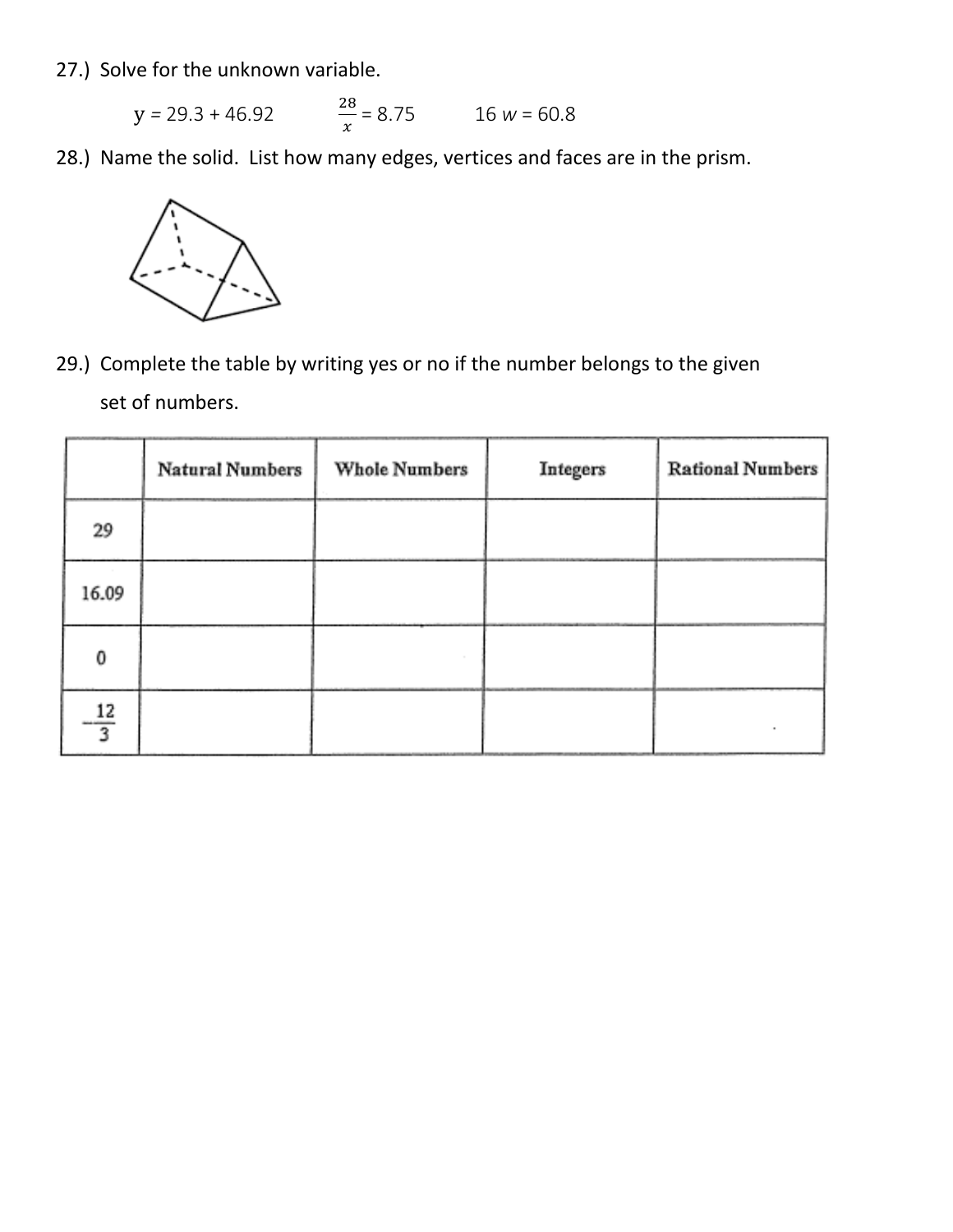30.)

# Translate each verbal phrase into an algebraic expression or equation.

| 1) Seven less than a number is 15  | 2) The total of 5 and c                      |
|------------------------------------|----------------------------------------------|
| 3) 7 less than m                   | 4) The sum of a number and 16 is 23          |
| 5) the score increased by 8 points | 6) The quotient of w and 10 is equal to 7    |
| 7) 17 more than some number is 57  | 8) \$12 less than the original price is \$48 |

#### Translate each algebraic expression or equation into a verbal phrase.

| 9)  | 9y                      |                                              |
|-----|-------------------------|----------------------------------------------|
|     |                         |                                              |
|     | 10) $x-8=14$            |                                              |
|     |                         |                                              |
|     | 11) $\frac{y}{12} = 24$ | the control of the control of the control of |
|     |                         |                                              |
| 12) | $k + 12$                |                                              |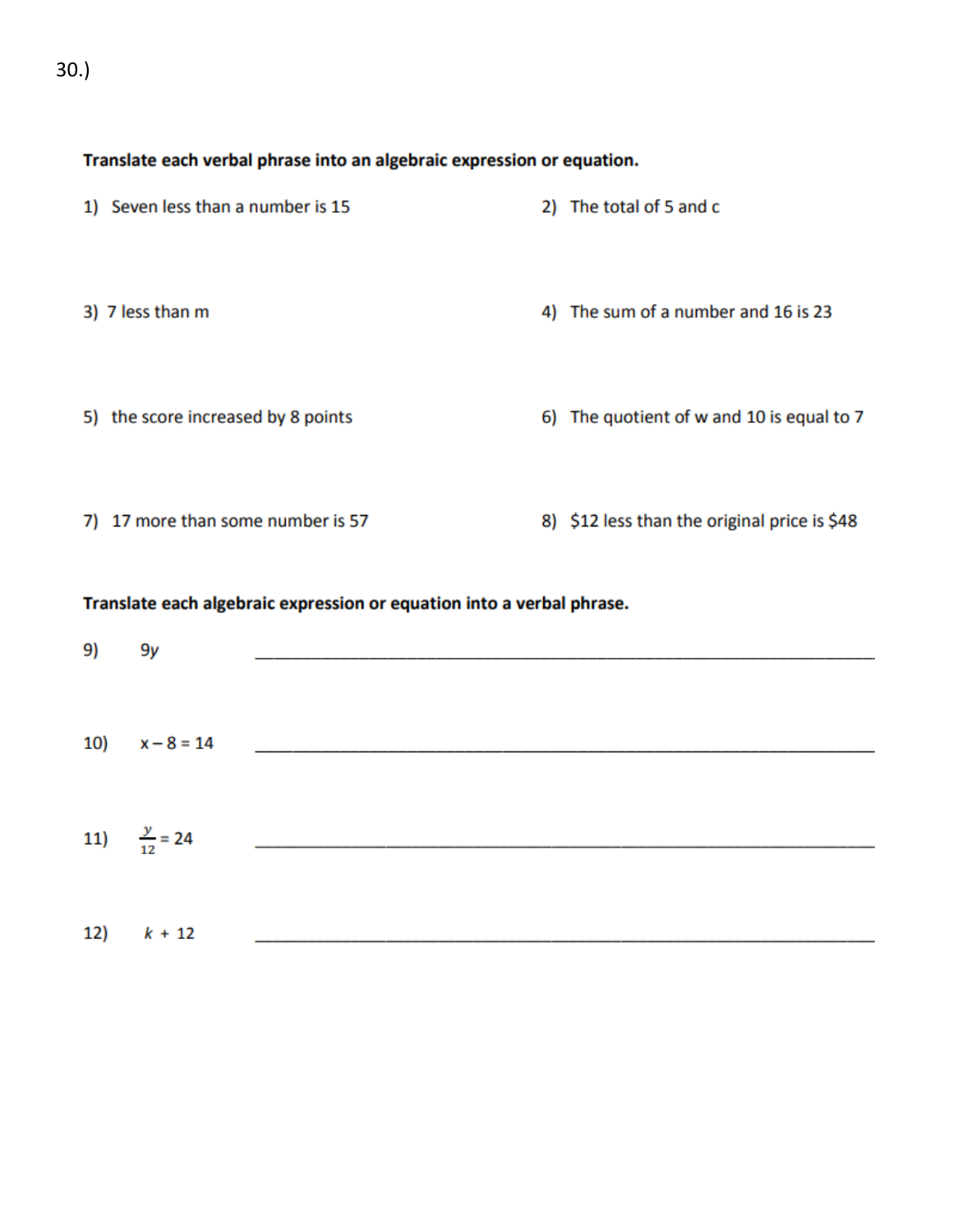Joanne is campaigning for class president and plans to distribute some campaign materials: 20 flyers and 16 buttons. She wants each classroom to receive an identical set of campaign materials, without having any materials left over. What is the greatest number of classrooms Joanne can distribute materials to?

# 32.)

Jackson Stationery sells cards in packs of 11 and envelopes in packs of 13. If Kina wants the same number of each, what is the minimum number of cards that she will have to buy?

33.) Calculate the quotient.  $674 \div 0.82 =$  $876 \div 70 =$ 34.) Calculate the product.  $46.7 \times .02 = \_$ 135.24 x 0.9 = \_\_\_\_\_\_\_\_\_\_\_\_\_\_\_\_\_\_\_\_  $1,395 \times 0.031 =$ 35.) Use the list of numbers to answer the question below.

22, 25, 14, 11, 23, 27, 46

What is the mode?

- A. 23
- **B.** 24
- $C.$  35
- D. No mode

36.) Calculate the mean with the data given in question 35.

31.)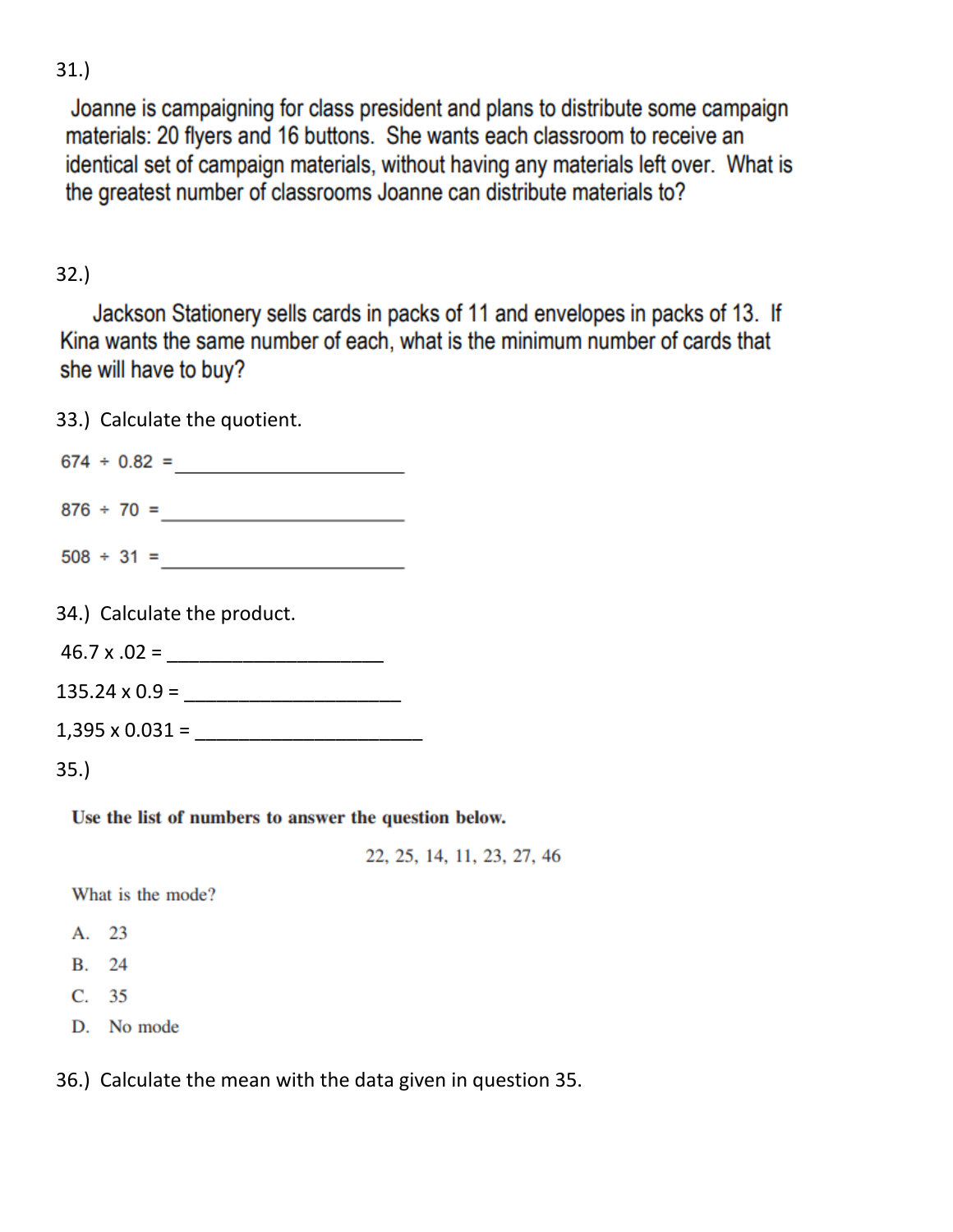37.)

Mary lives  $1\frac{3}{4}$  miles from school. She rode her bicycle to school and back each day for 5 days. Which expression shows how to estimate the number of miles she rode?

- A.  $(5 + 2) \times 2$
- B.  $5 \times (2 + 2)$
- C.  $(7 + 2) \times 2$
- D.  $7 \times (2 + 2)$
- 38.) Use the figures to answer find the value of each.



39.) Order the following numbers from greatest to least.

$$
0.75\ ,\ 40\%\ ,\ \frac{1}{5}\ ,\ 1.0\ ,\ \frac{2}{3}\quad,\ 90\%\ ,\ 0.05
$$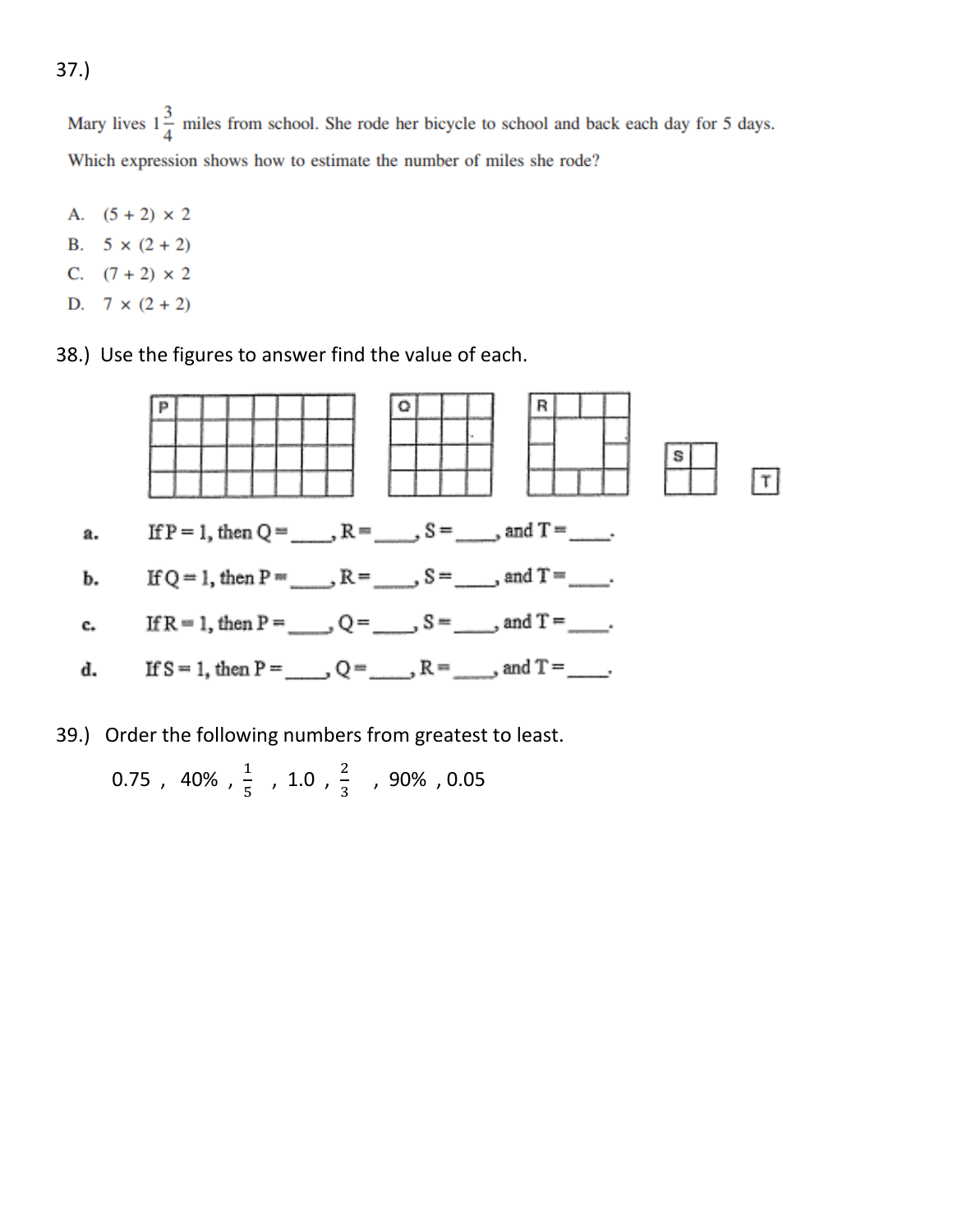40.) Plot a point and label with a letter where each decimal should be placed.



#### $41.$

What is the value of  $4x + 9$ , when  $x = 4$ ?

13 А.

B. 17

 $C. 25$ 

D. 52

# $42.$

Elizabeth has some stickers. She divides her stickers equally among herself and two friends. Each person gets 4 stickers. Which equation represents the total number, s, of stickers?

- A.  $s + 3 = 4$
- B.  $s 3 = 4$
- C.  $\frac{s}{3} = 4$
- D.  $3s = 4$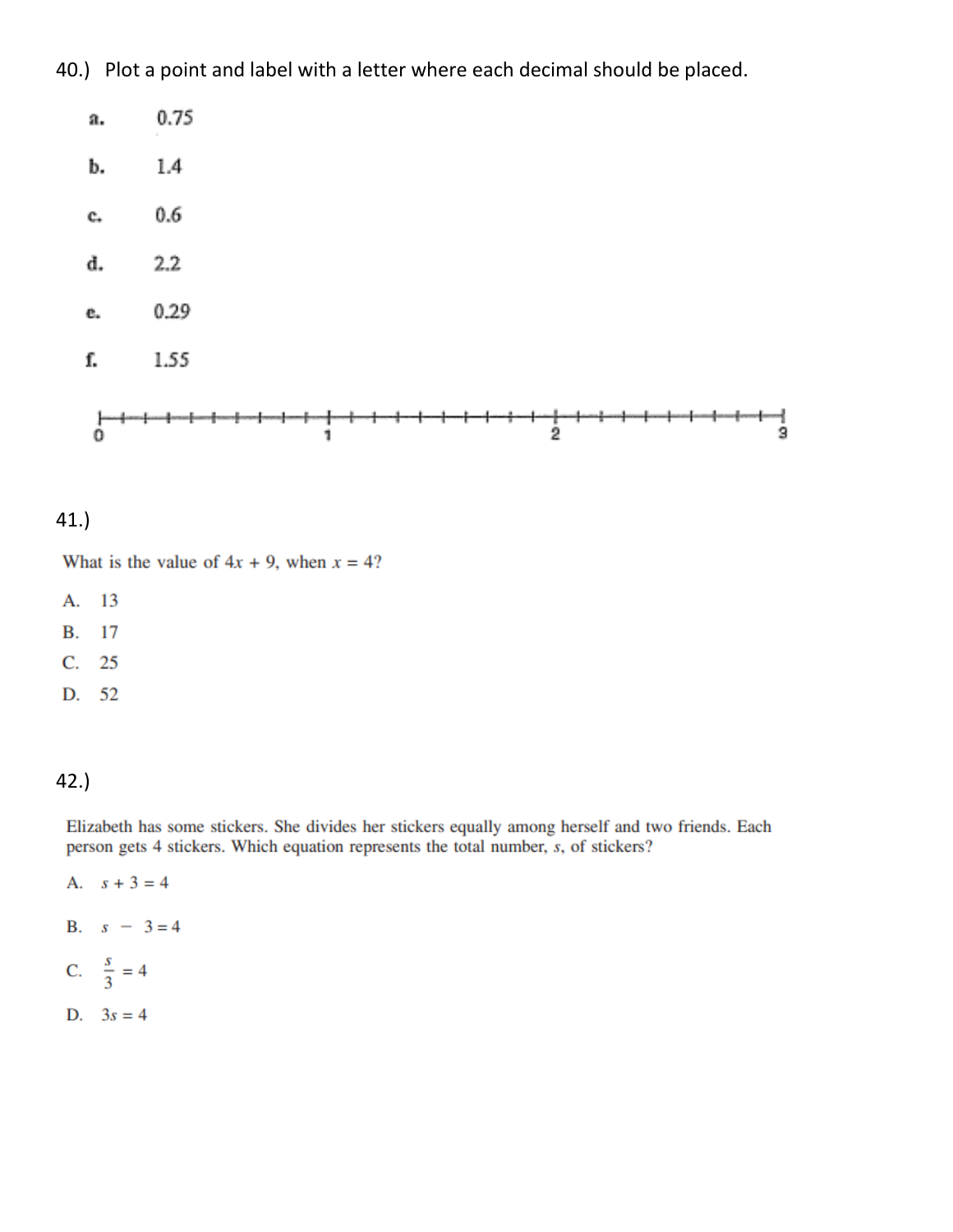Use the pictures below to answer the question.



Which box has the greatest volume?

- gift box А.
- jewelry box **B.**
- C. box of popcorn
- box of crackers D.

# $44.$

Which list of numbers is ordered from least to greatest?

|  | A. 167,213, 161,455, 17,400, 11,633     |  |
|--|-----------------------------------------|--|
|  | B. 10,354, 10,600, 104,321, 106,213     |  |
|  | C. 160, 233, 171, 141, 11, 645, 16, 703 |  |
|  | D. 12,209, 12,902, 125,466, 125,464     |  |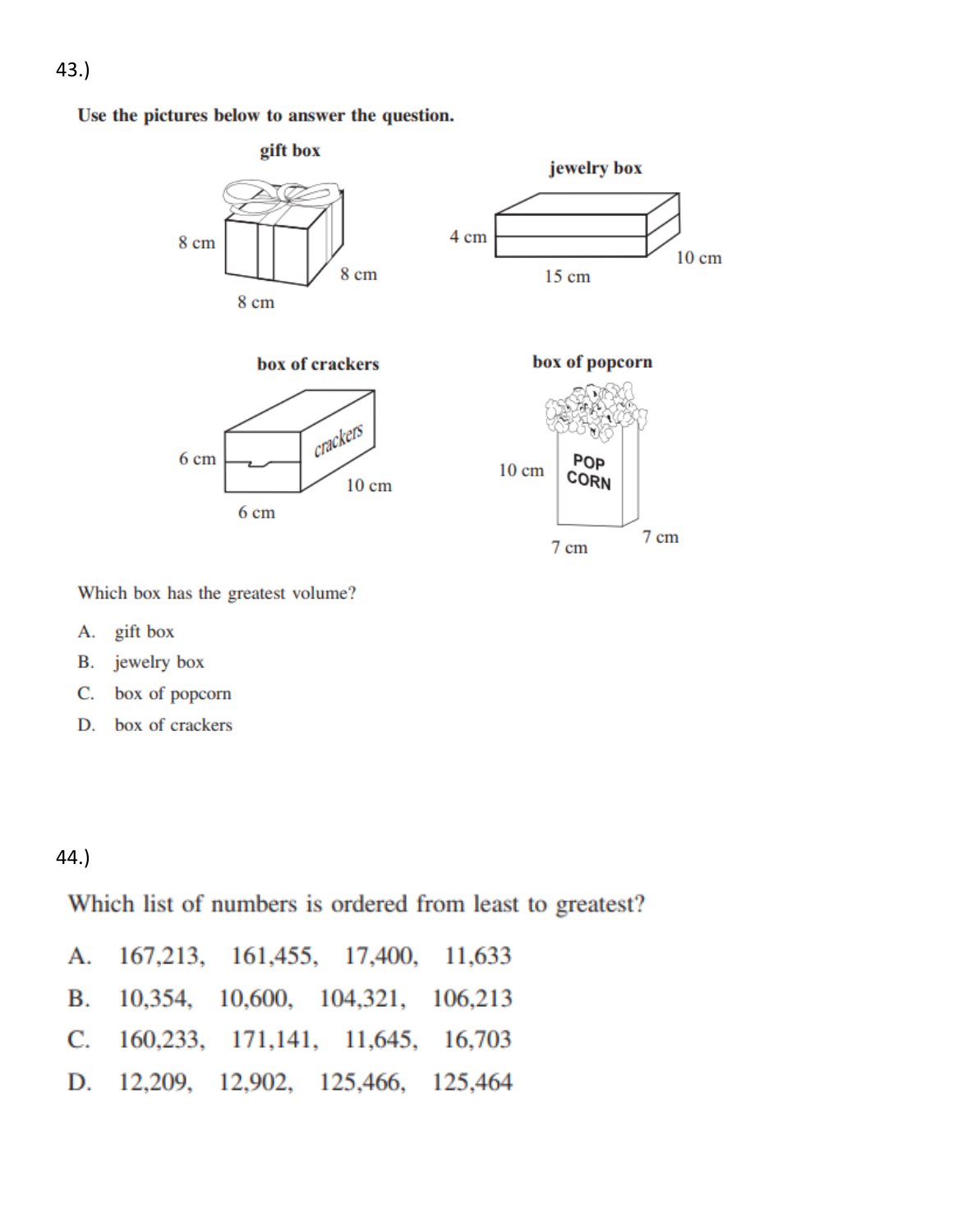$45.$ 

Use estimation to answer the question. Which sum is greater than 1?

- A.  $\frac{17}{24} + \frac{13}{21}$ B.  $\frac{9}{24} + \frac{10}{21}$ C.  $\frac{12}{24} + \frac{9}{21}$
- D.  $\frac{11}{24} + \frac{8}{21}$

 $46.$ 

# Use the diagram to answer the question below.



When folded along the dotted lines, which geometric solid is formed?

- cylinder A.
- pyramid В.
- rectangular prism C.
- triangular prism D.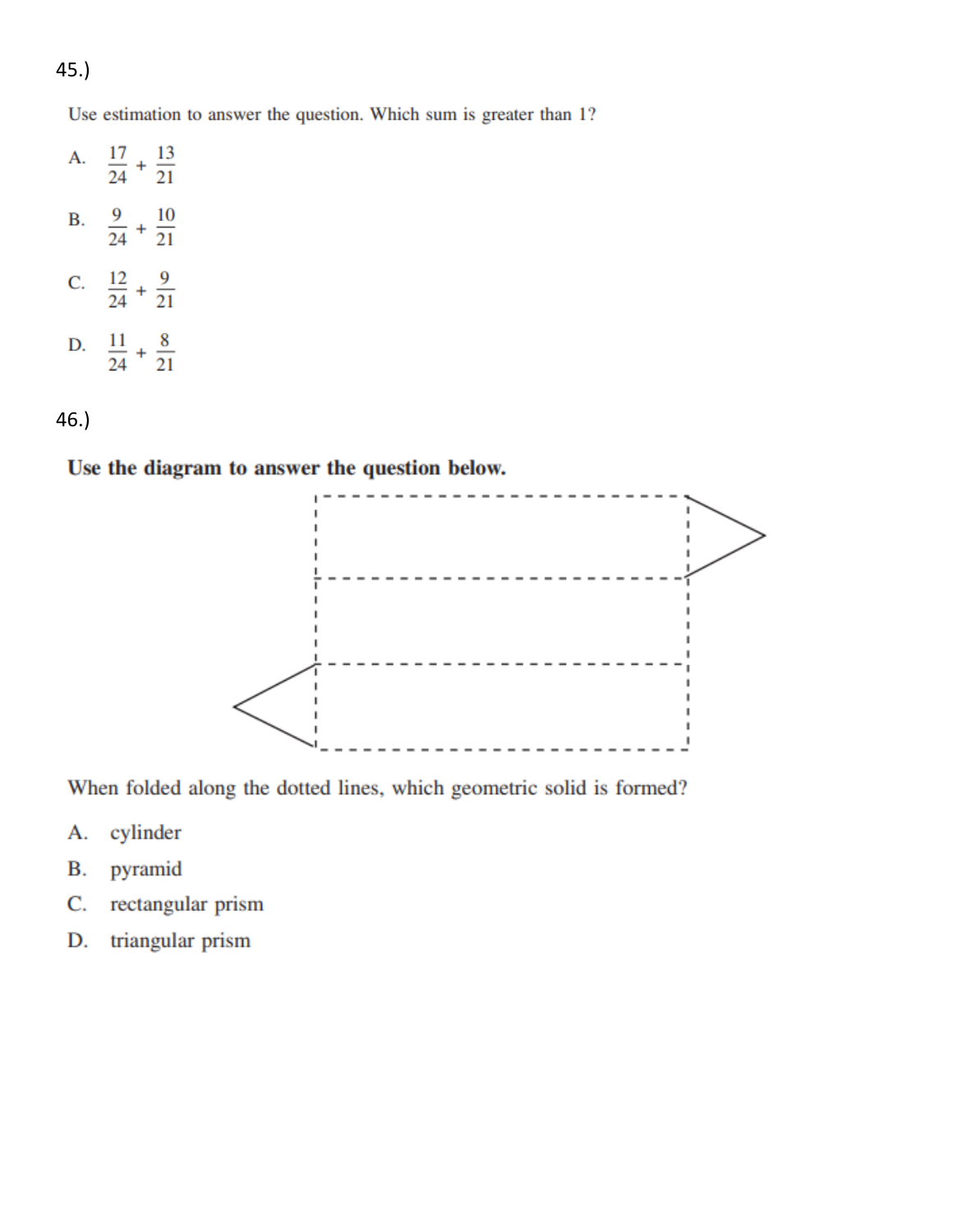Use the chart below to answer the question.

|  | <b>Frequency Chart</b> |
|--|------------------------|
|  |                        |

| outcome   | red | blue          | white | green |
|-----------|-----|---------------|-------|-------|
| frequency |     | <b>THITHI</b> |       |       |

Nan randomly takes a marble from a bag, records the color in the chart, and then returns the marble to the bag. She does this 30 times and records her results in the chart each time. The chart shows her results. What is the experimental probability of drawing a white marble?

$$
A. \quad \frac{3}{30}
$$

$$
B. \quad \frac{7}{30}
$$

$$
C. \quad \frac{9}{30}
$$

D. 
$$
\frac{11}{30}
$$

 $48.$ 

Match each expression with one of the properties shown.

|                               | 2. $x \times (y \times z) = (x \times y) \times z$ |
|-------------------------------|----------------------------------------------------|
|                               |                                                    |
|                               |                                                    |
| 5. $2 \times \frac{1}{2} = 1$ |                                                    |
|                               | 6. 22 $\times$ 1 = 22                              |
|                               | 7. $(19+12)+8=19+(12+8)$                           |
|                               | 8. $a \times 9 = 9 \times a$                       |
|                               | 9. $7(4+11) = 7(4) + 7(11)$                        |

a. commutative property of addition **b.** commutative property of multiplication c. associative property of addition d. associative property of multiplication e. additive identity f. multiplicative identity g. distributive property h. additive inverse *i*. multiplicative inverse